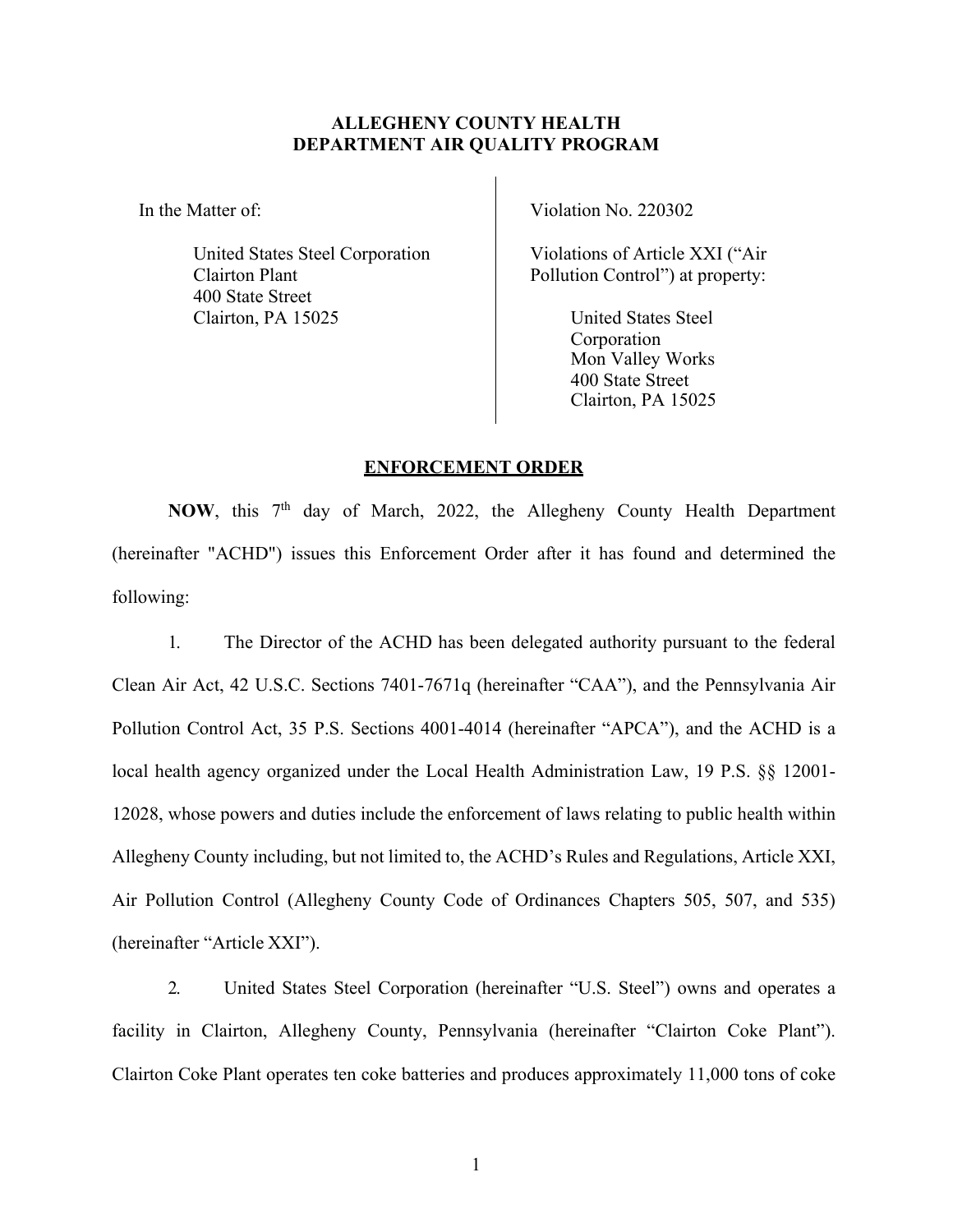per day from the destructive distillation (carbonization) of approximately 14,000 tons of coal. During the carbonization process, approximately 170 million cubic feet of coke oven gas are produced. The volatile products of coal contained in the coke oven gas are recovered in the byproducts plant. In addition to the coke oven gas, daily production of these by-products includes approximately 100,000 gallons of crude tar, 14,000 to 30,000 gallons of light oil, 40 tons of elemental sulfur, and 50 tons of ammonia.

3. On March 27, 2012, the ACHD issued Operating Permit No. 0052 to U.S. Steel for the Clairton Coke Plant.

4. On April 6, 2018, the ACHD issued Installation Permit Amendment No. 0052- I011b (hereinafter "IP-011b") to U.S. Steel for the construction of C Battery.

5. The Pennsylvania "Air Resources" regulations establish that the ambient air quality standard for H2S is a maximum concentration of 0.005 parts per million by volume-dry (ppm) averaged over a 24-hour period. 25 Pa. Code § 131.3.

6. A Program Clarification Memorandum (PCM) issued on February 23, 2021 by the Pennsylvania Department of Environmental Protection (hereinafter "DEP"), Bureau of Air Quality, states:

Because the standard in 25 Pa. Code  $\S$ 131.3 does not specify a calendar day, calculations should use the more protective interpretation of the 24-hour standard; namely, the 24-hour averages used for comparison against the standards should be based upon rolling 24-hour averages, rather than calendar days. In this way, no 24-hour average above the state standard is excluded from comparison to the standard.

7. Article XXI, § 2101.10.a ("Ambient Air Quality Standards"), incorporates the ambient air quality standards for H<sub>2</sub>S set forth in 25 Pa. Code  $\S$  131.3:

All final national and state ambient air quality standards, promulgated by EPA under the Clean Air Act at 40 CFR part 50, and by the state under the Air Pollution Control Act at **25 Pa. Code Chapter 131**, respectively, are hereby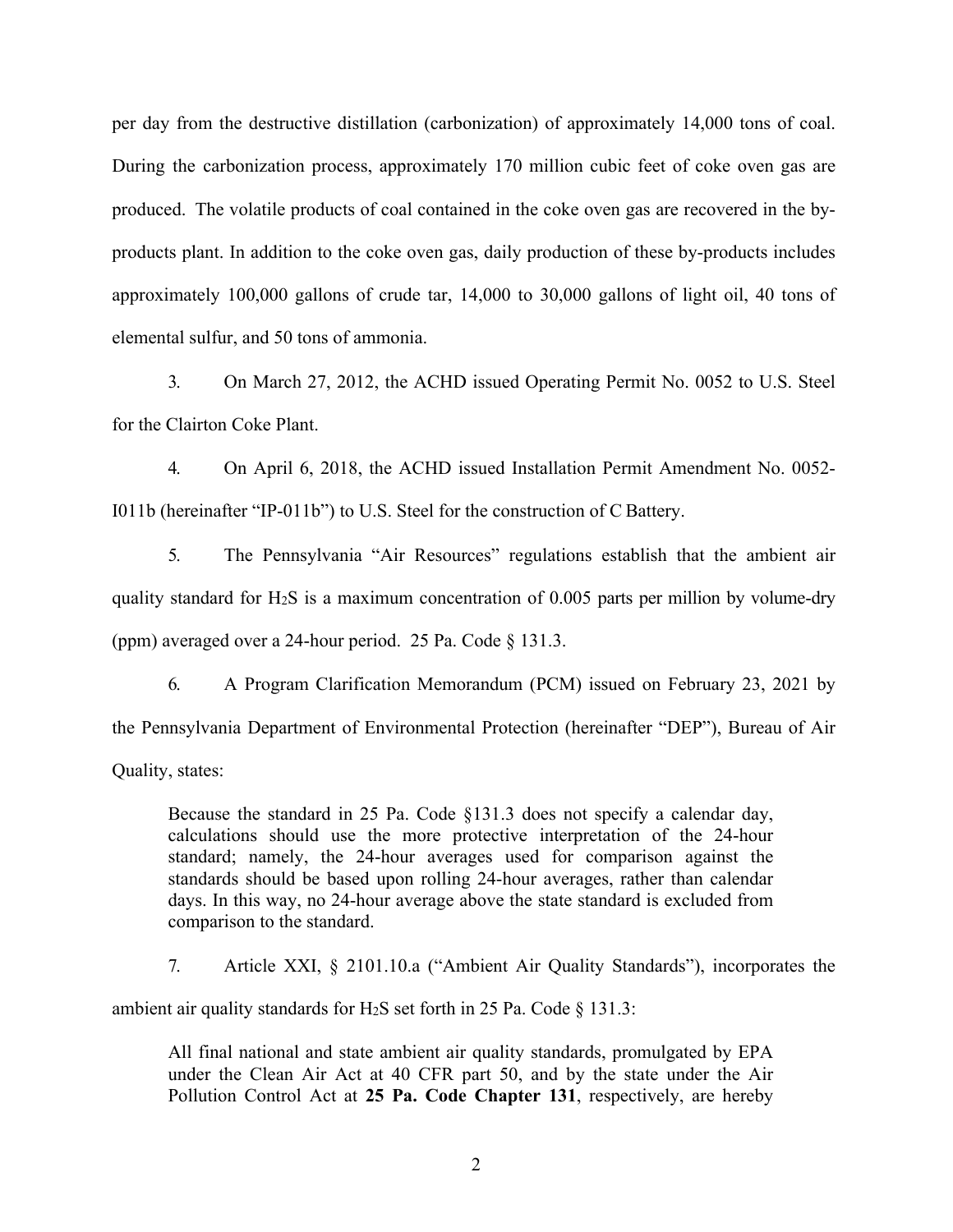incorporated by reference into this Article.

8. Article XXI, § 2101.11.a.2 ("Prohibition of Air Pollution"), states that no person shall "operate any source of air contaminants in such manner that emissions from such source . . . [c]ause an exceedance of the ambient air quality standards established by § 2101.10 of this Article."

9. The Clairton Coke Plant is a significant source of hydrogen sulfide (H2S) emissions. In the two most recent emission inventory submittals from 2019 and 2020, U.S. Steel reported to ACHD 156 tons of H2S emissions and 127 tons of H2S emissions, respectively. These emissions result from multiple processes at the plant, including, but not limited to:

- Dampering coke ovens from the gas collection system and opening standpipe caps prior to pushing coke from the ovens ("soaking");
- Battery door leaks;
- By-product plant sources (including tar and flushing liquor decanters, flushing liquor surge tanks, flushing liquor pumphouse sumps, and by-product pitch traps);
- Gooseneck leaks (where gas is removed from each oven before passing into the collector main);
- Miscellaneous battery fugitives (including bleeder stacks, battery pitch traps, and flushing liquor return vents); and
- SCOT plant tail gas incinerator.

10. The ACHD has an air monitoring station in Liberty Borough (hereinafter "Liberty Monitor") which records ambient air concentrations of H2S. The U.S. Steel Clairton Coke Plant is located approximately two miles south-southwest of the Liberty Monitor.

3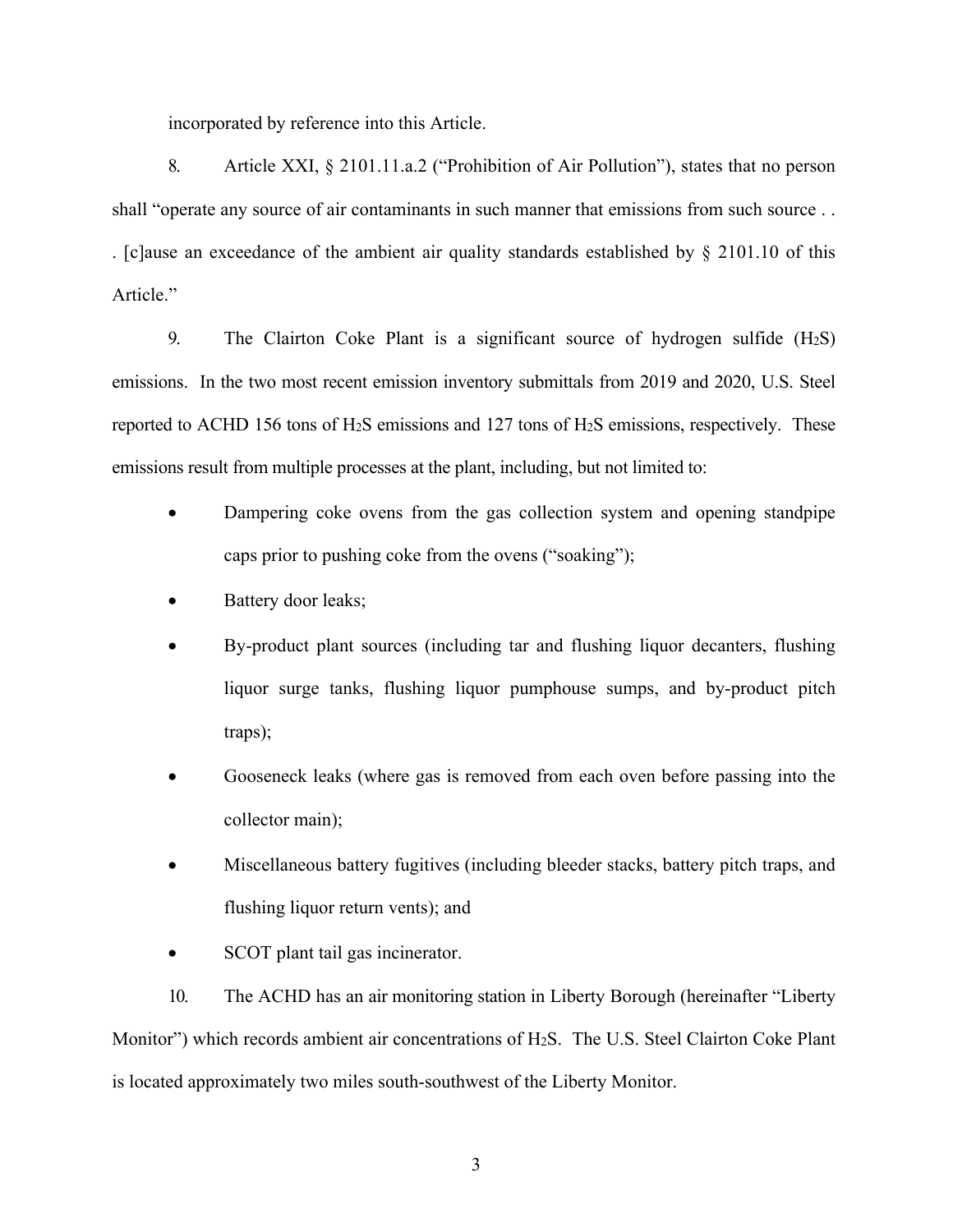11. During the period of January 1, 2020 through March 1, 2022, the Liberty Monitor recorded hourly exceedances of the H2S ambient air concentration standard of 0.005 ppm averaged over a 24-hour period.

12. The ACHD conducted analyses of the potential sources of H2S and identified U.S. Steel's Clairton Coke Plant as the cause of the exceedances of the H2S ambient air concentration standard of 0.005 ppm, calculated as a 24-hour rolling average, at the Liberty Monitor. "Analysis and Attribution of Hydrogen Sulfide (H2S) Exceedances at the Liberty Monitoring Site from January 1, 2020 through March 1, 2022," (3/3/2022).

13. The ACHD did not identify evidence of any other source contributing to the  $H_2S$ exceedances. This conclusion is based on the following findings:

- The ACHD compared H2S concentrations measured at the Liberty monitor originating from all measured wind directions under different meteorological conditions including wind speeds, strong inversions, and stagnant air events. ACHD concludes that measurable concentrations of H2S originate from one direction, south-southwest of the Liberty Monitor; no sources from any other direction contributed to H2S concentrations causing exceedances at ACHD's Liberty monitor;
- The ACHD receives annual emissions inventory statements from larger permitted air emission sources within Allegheny County. These statements are submitted by a source as a summary of emitted pollutants from their facilities. The only source which has submitted an air emissions inventory statement with H2S and is located south-southwest of the Liberty monitor is U.S. Steel Clairton Coke Plant. Another potential source of  $H_2S$  located south-southwest of the Liberty monitor is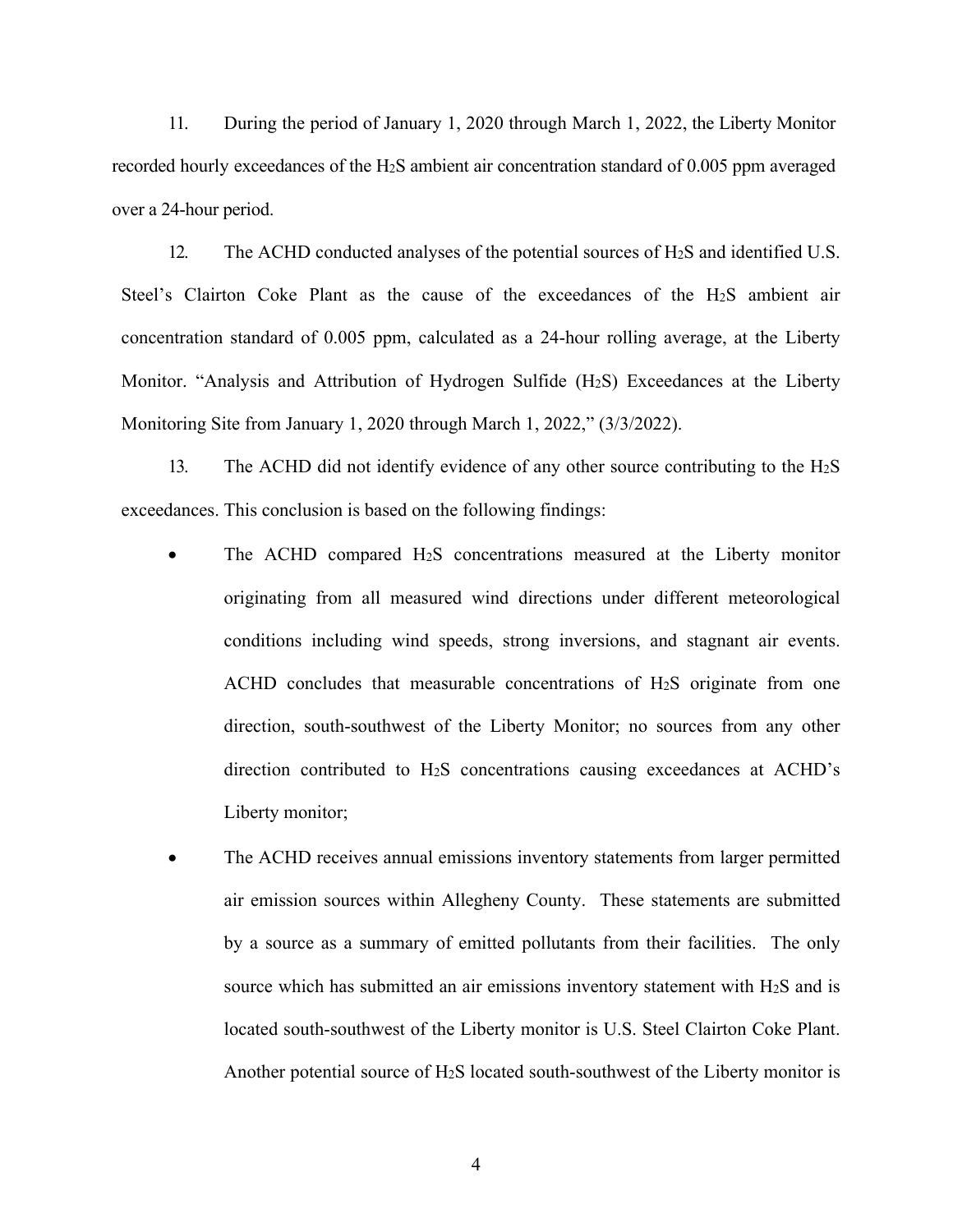the Clairton Wastewater Treatment Plant ("Treatment Plant") which is owned by the Clairton Municipal Authority. To determine if this source contributed to measurable ambient air concentrations, portable gas sensors (Acrulog H2S Parts Per Billion Monitor) were installed on multiple sides of the property line of the Treatment Plant to capture upwind and downwind concentrations. ACHD's analysis of the meteorological data combined with concentrations of H2S at the fence line of the property indicates that the Treatment Plant did not contribute to H2S exceedances at the Liberty monitor;

- To determine if there are unknown regional sources of H2S that may contribute to high background concentrations of H2S, ACHD analyzed data from a regulatory H2S monitor that was located at the Avalon site to monitor emissions of H2S from Shenango Coke Works prior to the plant's closure in 2016. The Avalon H2S monitor was still operating during 15 of the H2S exceedance days in 2020 at the Liberty Monitor. This monitor was located downwind of a significant number of abandoned mine sites and wastewater treatment plants. This monitor is also located near ALCOSAN, the largest wastewater treatment facility in Allegheny County. The 24-hour averages for the 15 overlapping exceedance days with Liberty measured 0.000 ppm of H2S at Avalon;
- There is no evidence that small, non-inventoried sources affect the Liberty Monitor H2S concentrations at any level, including exceedance levels. Therefore, based on all available data and resources, H2S exceedances measured at the Liberty Monitor during the period of January 1, 2020 through March 1, 2022 can be attributed entirely to emissions originating at U. S. Steel's Clairton Coke Plant.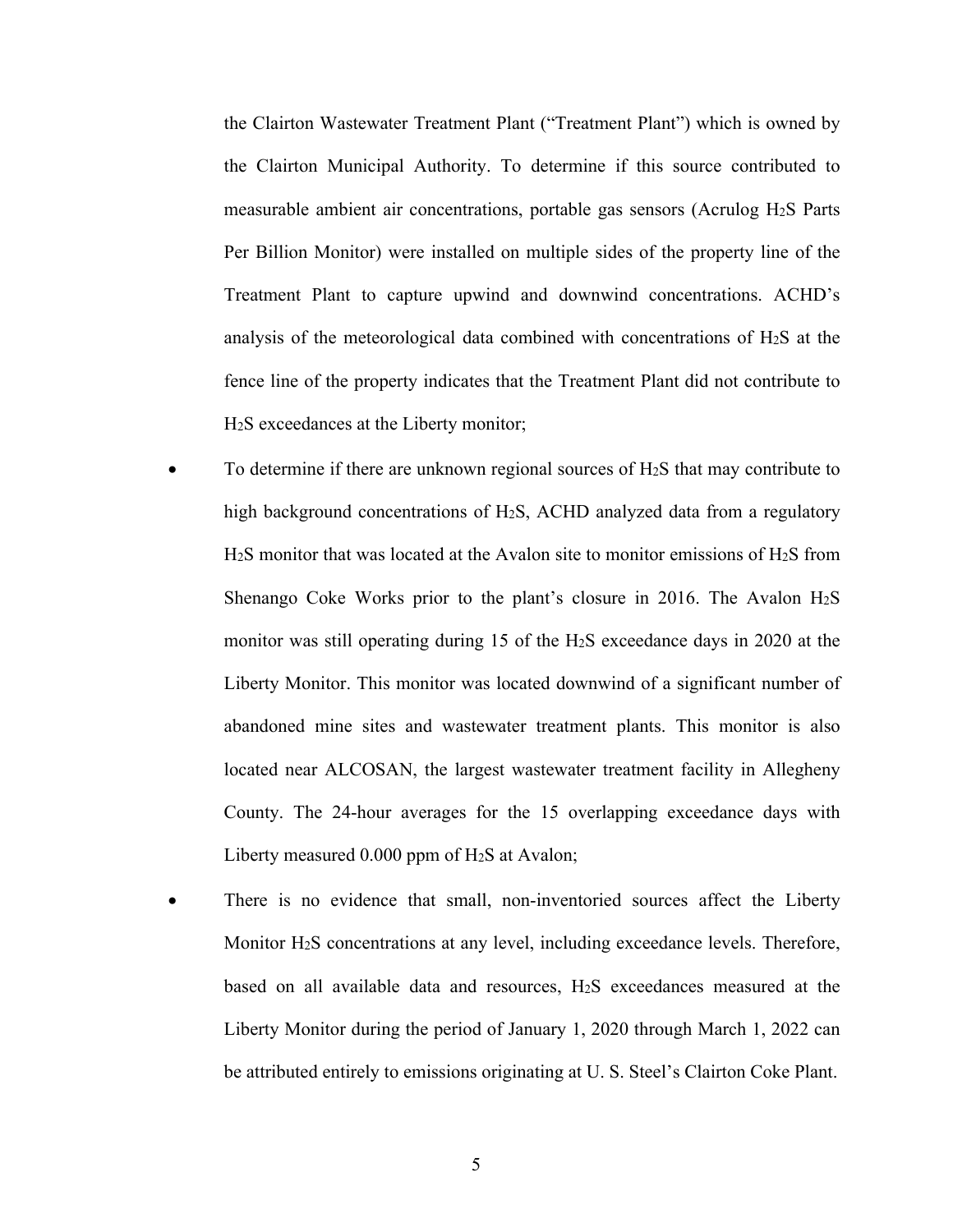14. ACHD determined that during the period January 1, 2020 through March 1, 2022, emissions from U.S. Steel's Clairton Coke Plant caused exceedances of the H2S ambient air concentration standard of 0.005 parts per million by volume-dry (ppm) averaged over a 24-hour period at the Liberty Monitor. 25 Pa. Code § 131.3; Article XXI § 2101.10.

15. Each calendar day that an exceedance of the 24-hour rolling average is determined constitutes a violation of Article XXI, § 2101.11.a.2. The ACHD finds that U.S. Steel Clairton Coke Plant violated Article XXI, § 2101.11.a.2, on 153 days. The total number of violations are summarized by year in the following table:

| Year                            | <b>Violations</b> |  |
|---------------------------------|-------------------|--|
| 2020                            | 46                |  |
| 2021                            | 94                |  |
| January 1, 2022 – March 1, 2022 | 13                |  |
| <b>Total Violations</b>         | 153               |  |

## **ORDER**

**NOW THEREFORE**, pursuant to the authority granted to the ACHD by Article XXI §§ 2109.03 and 2109.06, and the Local Health Administration Law, 19 P.S. § 12010, it is hereby ORDERED that:

16. For the violations set forth in the preceding paragraphs, U.S. Steel is hereby assessed a civil penalty of **ONE MILLION EIGHT HUNDRED FORTY-TWO THOUSAND FIVE HUNDRED THIRTY DOLLARS** (\$1,842,530.00). The civil penalty is as follows: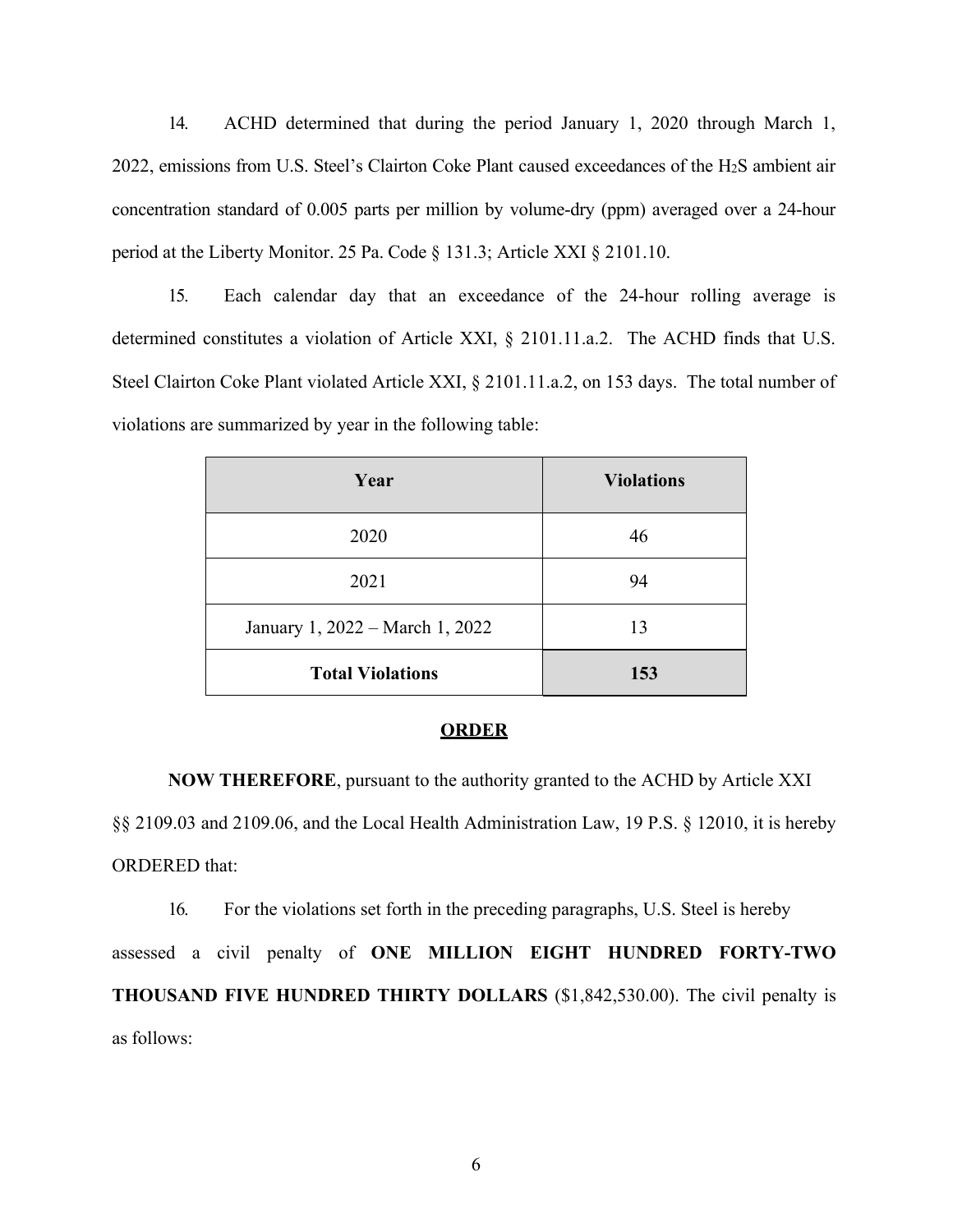## **A. Gravity Based Component**

| <b>Violation</b>                                                  | <b>Gravity Based</b><br><b>Penalty</b> | Number of<br><b>Violations</b> | <b>Total Gravity</b><br><b>Penalty</b> |
|-------------------------------------------------------------------|----------------------------------------|--------------------------------|----------------------------------------|
| Prohibition of Pollution<br>Article XXI, § 2101.11                |                                        |                                |                                        |
| Low Severity <sup>1</sup>                                         | \$1,100.00                             | 46                             | \$50,600.00                            |
| Moderate Severity <sup>2</sup>                                    | \$4,750.00                             | 50                             | \$237,500.00                           |
| Major Severity <sup>3</sup>                                       | \$9,000.00                             | 57                             | \$513,000.00                           |
| <b>GRAVITY COMPONENT SUBTOTAL</b>                                 |                                        |                                | \$801,100.00                           |
| <b>B.</b><br><b>Adjustment Factors</b>                            |                                        |                                |                                        |
| <b>Degree of Cooperation:</b>                                     |                                        |                                | \$80,110.00                            |
| <b>Compliance History:</b> 12 enforcement actions in last 2 years |                                        |                                | \$801,100.00                           |
| <b>Title V Source:</b>                                            |                                        |                                | \$160,220.00                           |
| <b>TOTAL CIVIL PENALTY</b>                                        |                                        |                                | \$1,842,530.00                         |

<sup>1</sup> Low Severity: H<sub>2</sub>S concentration greater than or equal to 0.0055 ppm and less than 0.0066 ppm.<br><sup>2</sup> Moderate Severity: H<sub>2</sub>S concentration greater than or equal to 0.0066 ppm and less than or equal to 0.00825 ppm. <sup>3</sup> Major Severity:  $H_2S$  concentration greater than 0.00825 ppm.

17. U.S. Steel shall pay the civil penalty amount within thirty (30) days of receipt of this Order. Payment shall be made by corporate or certified check, or the like, made payable to the "Allegheny County Clean Air Fund", and sent to Air Quality Program Manager, Allegheny County Health Department, 301 39th Street, Bldg. #7, Pittsburgh, PA 15201.

18. The ACHD has determined the above civil penalty to be in accordance with Article XXI § 2109.06.b reflecting relevant factors including, but not limited to: the nature, severity and frequency of the alleged violations; the maximum amount of civil and criminal penalties authorized by law; the willfulness of such violations; the impact of such violations on the public and the environment; the deterrence of future violations; the actions taken by U.S. Steel to minimize such violations and to prevent future violations; and U.S. Steel's compliance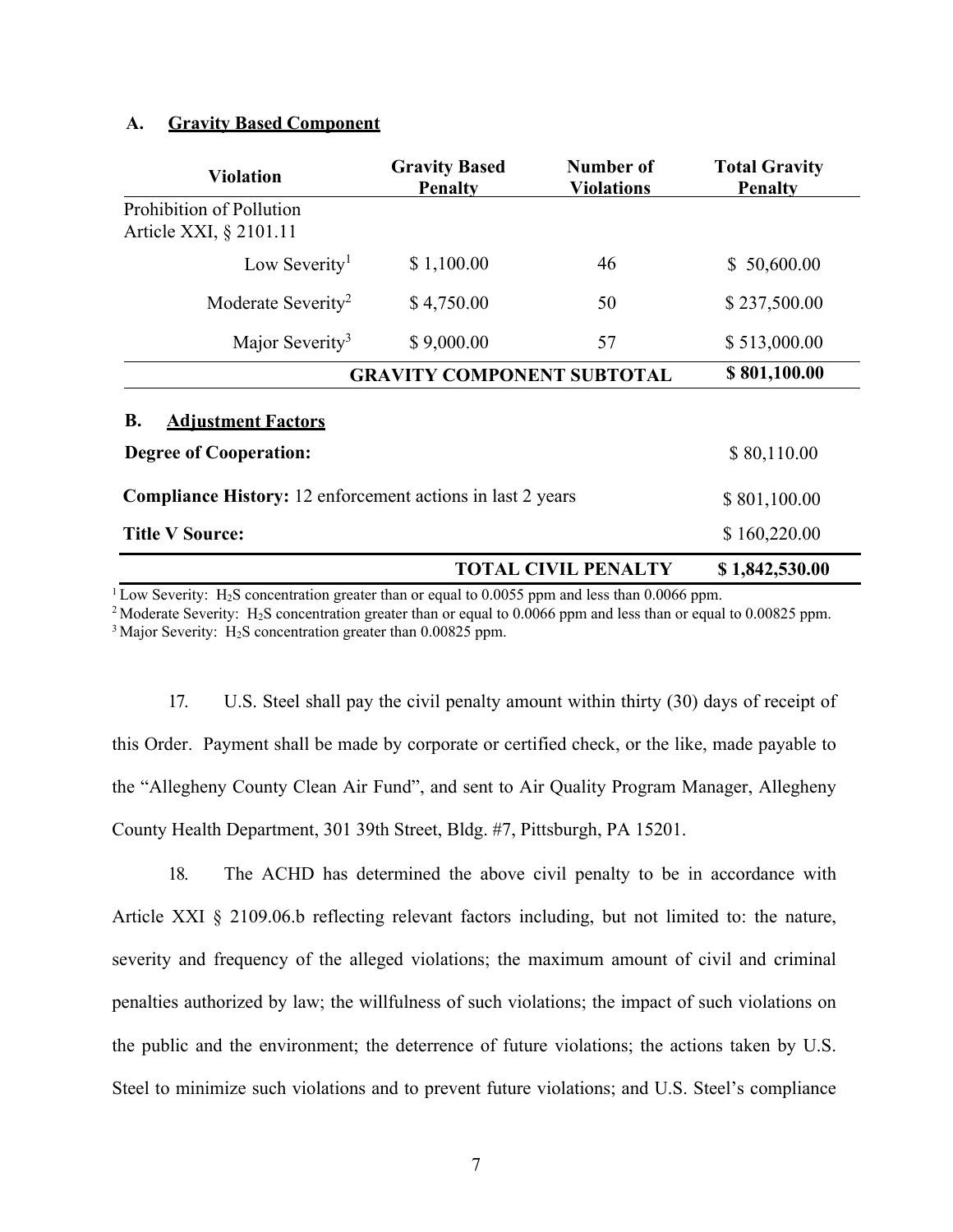history.

19. The gravity-based component of the civil penalty reflects the severity of the violation and the potential harm to the public or environment from the violation. The gravitybased component may be adjusted for factors and circumstances unique to the violator.

20. The ACHD determined that a 0.1 adjustment factor for degree of cooperation is appropriate. Following the issuance of the Notice of Violation on April 1, 2021, U.S. Steel did not take any corrective actions to try to minimize or stop the exceedances of the H2S standard caused by the Clairton Coke Plant.

21. Please be advised that failure to comply with this Order within the times specified herein is a violation of Article XXI giving rise to the remedies provided by Article XXI § 2109.02 including civil penalties of up to \$25,000 per violation per day.

22. Pursuant to Article XI § 1104.A ("Hearings and Appeals"), of the Allegheny County Health Department Rules and Regulations, you are notified that if you are aggrieved by this Order, a Notice of Appeal shall be filed no later than thirty (30) days after receipt of written notice or issuance of this Order. Such a Notice of Appeal shall be filed in the Office of the Director at 542 Fourth Avenue, Pittsburgh, PA 15219. This Order is enforceable upon issuance and any appeal of this Order shall not act as a stay unless the Director of the ACHD so orders. In the absence of a timely appeal, the terms of this Order shall become final.

23. Please be aware that if you wish to appeal this Order, you are required within 30 days of receipt of this Order to either forward the penalty amount to the ACHD for placement in an escrow account or post an appeal bond to the ACHD in the amount of the penalty. Please review the specific requirements for prepaying the penalty or posting the appeal bond found in Article XXI § 2109.06.a.2-3. A copy of Article XXI and Article XI may be found at

8